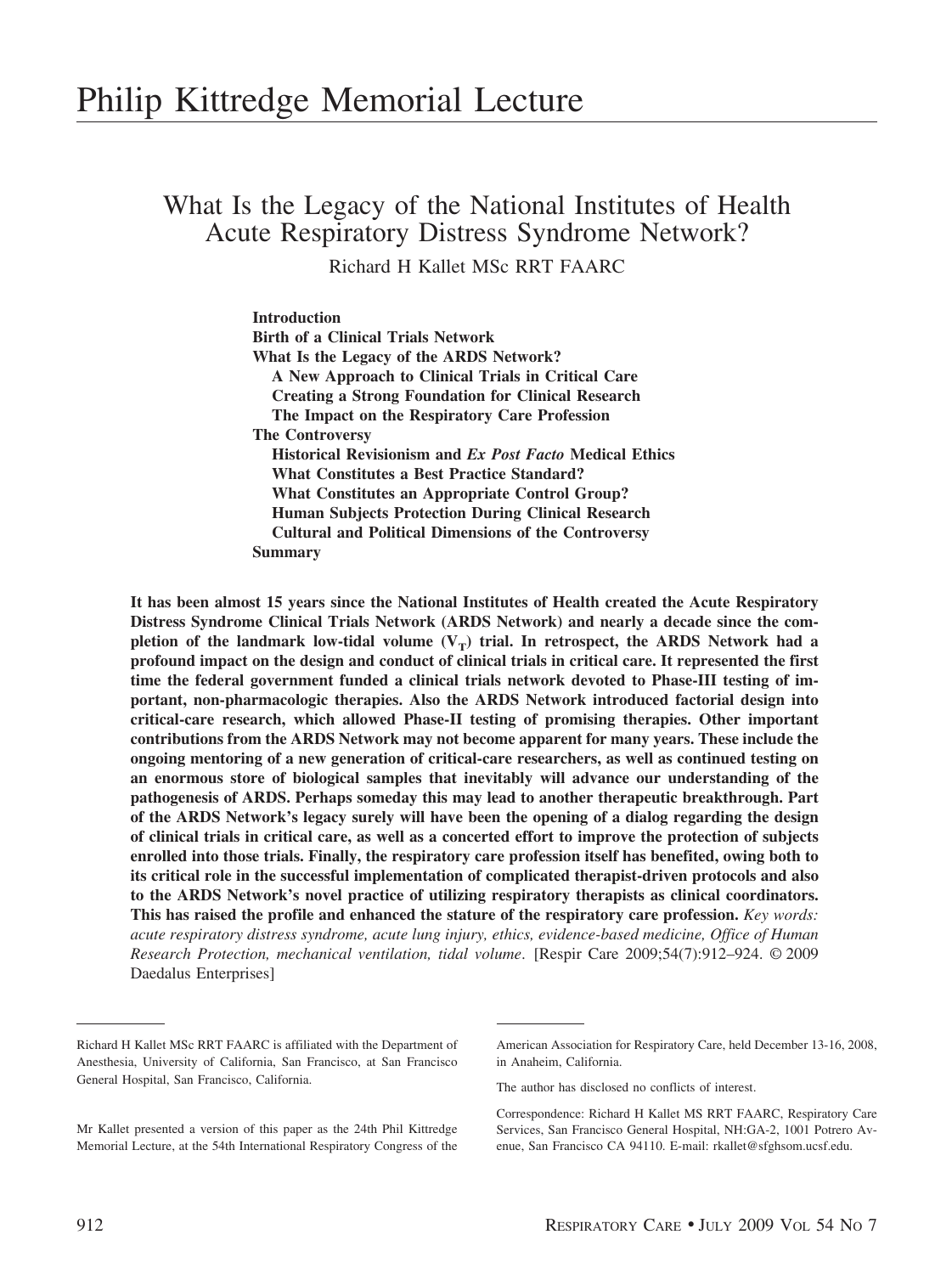#### **Introduction**

I'd like to begin this lecture by expressing my gratitude to the program committee of the American Association for Respiratory Care for the honor of presenting the 24th Philip Kittredge Memorial Lecture. I feel compelled to say a few words in honor of the man for whom this lecture series serves as a living memorial. Among the many important people who have contributed to the substance and integrity of the respiratory care profession, Phil Kittredge stood at the forefront. He was the editor in chief of our Journal for 25 years until his passing 12 years ago. His vision, constancy, and unwavering commitment to our profession are unparalleled. Without Phil Kittredge there would be no Journal, and there might be little scientific foundation for the practice of respiratory care. I am proud to pay honor to the man and to his legacy.

The topic of today's lecture concerns another legacy: that of the National Institutes of Health's National Heart, Lung and Blood Institute's (NHLBI) Acute Respiratory Distress Syndrome Clinical Trials Network (ARDS Network). March 2009 marks the 10th anniversary of the low-tidal-volume  $(V_T)$  ventilation trial's<sup>1</sup> completion. Coming 32 years after ARDS was first described,<sup>2</sup> the low- $V_T$  study (hereafter referred to by its pseudo-acronym ARMA) has been the only major breakthrough in the treatment of ARDS, and therefore has been regarded as *the* landmark study.3 With an annual estimated mortality of 70,000,<sup>4</sup> the 22% relative reduction in mortality reported by the ARMA study<sup>1</sup> offers a huge potential benefit to society.

However, not long after publication of this landmark study, the ARDS Network found itself embroiled in controversy that, sadly, lingers in the minds of many clinicians to this day.5 Because of that controversy, I need to make the following statement. For over a decade I worked as a clinical coordinator for the ARDS Network at the University of California San Francisco before leaving in 2007. The opinions presented in this lecture are my own and not those of the ARDS Network, San Francisco General Hospital, nor the University of California, San Francisco.

I will begin this lecture with a brief history of the circumstances that led to the formation of the ARDS Network and describe some of the unique aspects of this organization, before describing the results of the major clinical trials and discussing the contributions of the ARDS Network that constitute what I believe are its legacy. Afterwards, I'll present my own views on the controversy surrounding ARDS Network, and the subsequent investigation by the Department of Health and Human Services' Office for Human Research Protections (OHRP). Table 1 provides a chronology of the ARDS Network.

From the mid-1970s to the late-1980s, evidence from several animal model studies demonstrated that sustained high- $V_T$  mechanical ventilation induces lung injury.<sup>6-8</sup> In the mid-1970s some clinical studies strongly suggested

that, contrary to the clinical impression of homogenous lung damage, the lungs of patients with ARDS behaved mechanically as though the injury was heterogeneous. In particular, the application of positive end-expiratory pressure (PEEP) simultaneously caused both lung recruitment and overdistention that was strongly influenced by the corresponding  $V_T$  size.<sup>9-11</sup>

In 1986 both Gattinoni et al<sup>12</sup> and Maunder et al<sup>13</sup> showed that many patients with ARDS and diffuse bilateral opacities on chest radiographs had chest tomograms revealing that substantial areas of the lung were normal. Subsequent computed tomography studies confirmed the implications of earlier mechanical studies: that in ARDS normally aerated lung tissue is simultaneously over-distended as collapsed tissue is recruited.14,15 From this emanated the concept of "baby lung"16 and the idea that in ARDS, the lung may not be so much stiff as it is small and vulnerable to over-distention. In 1990 Hickling et al<sup>17</sup> published an uncontrolled study that suggested that a low- $V_T$ , pressurelimited strategy may improve survival in ARDS. By the middle of that decade, leaders in the field of critical care began advocating a new approach to mechanical ventilation, emphasizing a lung-protective strategy.4,18,19

## **Birth of a Clinical Trials Network**

In 1992 several conferences were convened to discuss the study and management of ARDS. One conference, sponsored by the lung division of the NHLBI and the ARDS Foundation, focused on the current state of clinical trials in ARDS.20 Among the issues discussed was the need to fund large, placebo-controlled trials to test promising new therapies, as well as the need to organize academic centers of excellence for the treatment of ARDS. In addition, mechanisms would need to be set in place for mentoring a new generation of clinical scientists to sustain that research. It was thought that the National Institutes of Health would need to play a crucial role in funding such an endeavor if there was to be any progress in lowering the 50% mortality rate associated with ARDS. At that time, the estimated 70,000 lives lost annually from ARDS far exceeded the mortality rate from breast cancer (45,000/  $year).<sup>21</sup>$ 

In the spring and autumn of 1992, the American Thoracic Society and the European Society of Intensive Care Medicine held a series of meetings with the goal of reaching broad consensus on a definition for ARDS as well as establishing guidelines for the conduct and coordination of prospective clinical trials. These meetings produced the landmark American-European Consensus Conference Report and the new concept of acute lung injury (ALI).4 Among their recommendations was the need for prospective randomized trials with a control group. In addition it was agreed that these studies should impose standardized protocols with clearly defined treatment boundaries to min-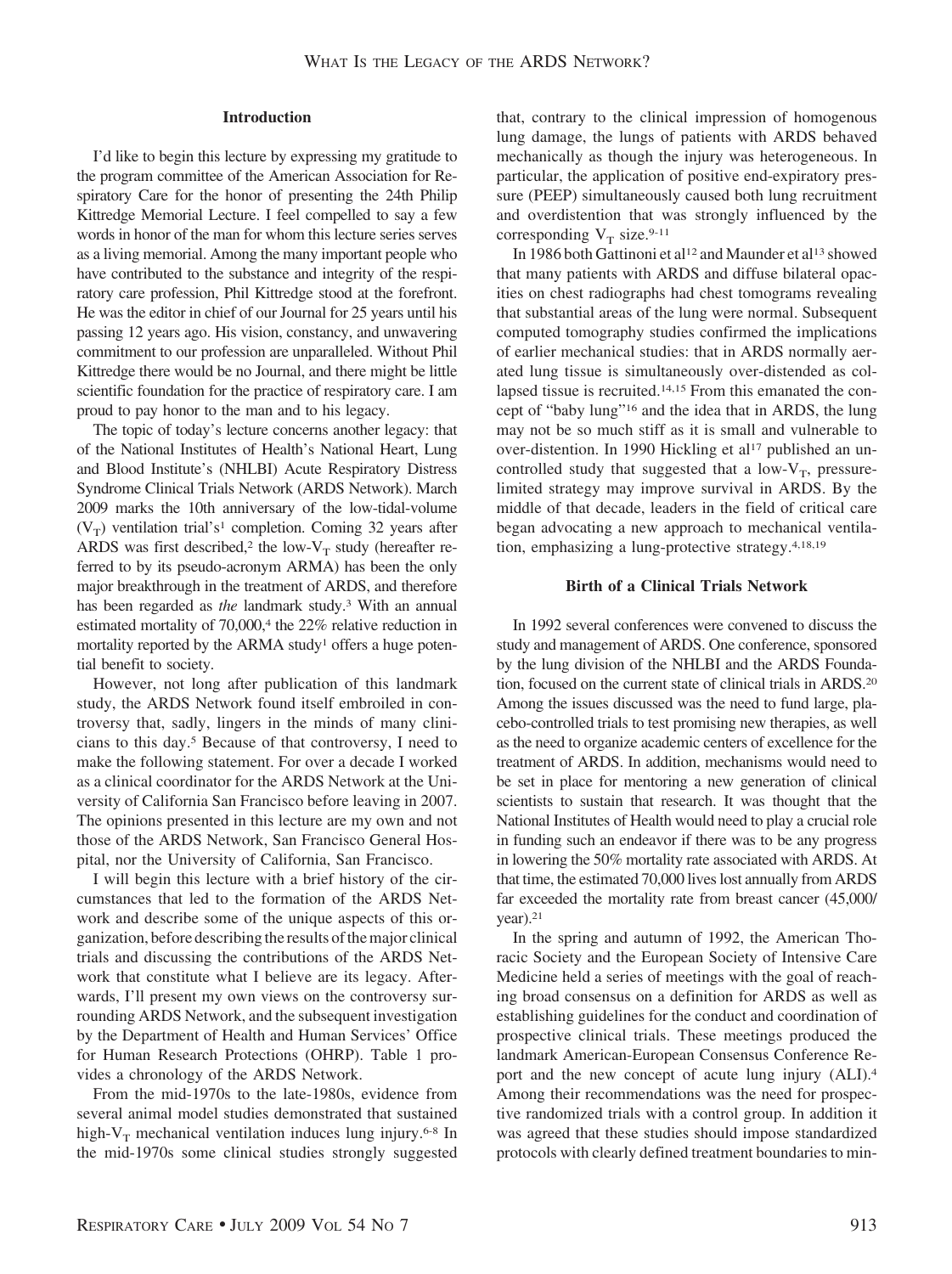# WHAT IS THE LEGACY OF THE ARDS NETWORK?

| Table 1. | Important Events in the History of the Acute Respiratory Distress Syndrome Network |  |  |
|----------|------------------------------------------------------------------------------------|--|--|
|          |                                                                                    |  |  |

| May - October 1992 | Conferences sponsored by the NHLBI, American Thoracic Society, and European Society of Intensive Care Medicine<br>discuss the need for large well-funded studies of ARDS.                                                                                                                                                                                                                          |
|--------------------|----------------------------------------------------------------------------------------------------------------------------------------------------------------------------------------------------------------------------------------------------------------------------------------------------------------------------------------------------------------------------------------------------|
| 1994               | The NHLBI establishes the ARDS Clinical Trials Network.                                                                                                                                                                                                                                                                                                                                            |
| March 1996         | Enrollment into the first clinical trial (Ketoconazole and Respiratory Management of Acute Lung Injury [KARMA])<br>commences.                                                                                                                                                                                                                                                                      |
| January 1997       | The DSMB stops the ketaconazole portion of the KARMA study after the first interim analysis, for futility.                                                                                                                                                                                                                                                                                         |
| August 1997        | Enrollment into the Late Steroid Rescue Study (LaSRS) commences.                                                                                                                                                                                                                                                                                                                                   |
| February 1998      | Study of lisofylline is added to the tidal-volume study (LARMA).                                                                                                                                                                                                                                                                                                                                   |
| March 1999         | The DSMB stops the tidal-volume portion of the study (ARMA) after the third interim analysis, for efficacy of low tidal<br>volume.                                                                                                                                                                                                                                                                 |
| June 1999          | The DSMB stops the lisofylline portion of the LARMA study after the first interim analysis, for futility.                                                                                                                                                                                                                                                                                          |
| November 1999      | Enrollment into the Assessment of Low Tidal Volume and Elevated End-Expiratory Volume to Obviate Lung Injury<br>(ALVEOLI) study (higher vs lower PEEP) commences.                                                                                                                                                                                                                                  |
| April 2000         | Publication of the ketaconazole study in <i>The Journal of the American Medical Association</i>                                                                                                                                                                                                                                                                                                    |
| June 2000          | Publication of the ARMA study in The New England Journal of Medicine<br>Enrollment into the Fluid and Catheter Treatment Trial (FACTT) commences.                                                                                                                                                                                                                                                  |
| August 2000        | Complaint filed with the OHRP, focused on informed consent procedures. In response, OHRP sends letter of inquiry to<br>University of California, San Francisco institutional review board, which is expanded to all ARDS Network sites.                                                                                                                                                            |
| November 2001      | Eichacker and Natanson send a letter of concern to the NHLBI regarding patient safety concerns related to the ARMA<br>trial design.                                                                                                                                                                                                                                                                |
| January 2002       | Publication of the lisofylline study in Critical Care Medicine                                                                                                                                                                                                                                                                                                                                     |
| March 2002         | The DSMB stops the ALVEOLI study after the second interim analysis, for futility.                                                                                                                                                                                                                                                                                                                  |
| <b>July 2002</b>   | Eichacker and Natanson present their concerns to the OHRP.                                                                                                                                                                                                                                                                                                                                         |
|                    | A separate complaint is filed with OHRP by the Alliance for Human Research Protection.<br>NHLBI voluntarily suspends the FACTT study at the request of the OHRP, pending investigation into issues of consent<br>practices and study design.                                                                                                                                                       |
| August 2002        | An external 5-member expert panel (including DJ Cook, JE Heffner, MM Levy, WN Rida and RD Troug), chosen with<br>input from the ARDS Network, Eichacker and Natanson, and the OHRP, reviews study-design issues.<br>The unanimous decision of the panel is that the studies in question are well-designed, safe, and likely to yield<br>important results for the management of patients with ALI. |
|                    | The expert panel recommends the FACTT study resume.                                                                                                                                                                                                                                                                                                                                                |
| October 2002       | OHRP continues study suspension, citing its ongoing concerns regarding study design and patient safety.<br>In a 29-page letter to the ARDS Network, the OHRP requests further documentation supporting the appropriateness of<br>ARDS Network's study design.                                                                                                                                      |
| December 2002      | Publication of Eichacker et al critique of the ARMA trial in The American Journal of Respiratory and Critical Care<br>Medicine                                                                                                                                                                                                                                                                     |
|                    | Rebuttal by the ARDS Network, and editorial supporting the ARDS Network, by Martin, appear in the same issue.                                                                                                                                                                                                                                                                                      |
| <b>July 2003</b>   | ARDS Network submits a 74-page response (including hundreds of pages of supporting data and documents) to the OHRP<br>letter of October 2002.                                                                                                                                                                                                                                                      |
|                    | OHRP organizes an 8-member panel of experts in bioethics, human subjects protection, biostatistics, and pulmonary/<br>critical-care medicine to review the ARDS Network submission.<br>The expert panel finds the ARDS Network study designs minimize risks to the study subjects.                                                                                                                 |
|                    | OHRP lifts temporary hold on the FACTT study, and enrollment resumes.                                                                                                                                                                                                                                                                                                                              |
| November 2003      | Enrollment completed into the LaSRS study                                                                                                                                                                                                                                                                                                                                                          |
| <b>July 2004</b>   | Publication of the ALVEOLI study in The New England Journal of Medicine                                                                                                                                                                                                                                                                                                                            |
| October 2005       | Enrollment into the FACTT study completed                                                                                                                                                                                                                                                                                                                                                          |
| April 2006         | Publication of the LaSRS study in The New England Journal of Medicine                                                                                                                                                                                                                                                                                                                              |
| May 2006           | Publication of the pulmonary arterial versus central venous catheter study in The New England Journal of Medicine                                                                                                                                                                                                                                                                                  |
| June 2006          | Publication of the fluid-management study in The New England Journal of Medicine                                                                                                                                                                                                                                                                                                                   |
| November 2006      | Enrollment into the Trophic Enteral Feedings versus Early Advancement to Full Caloric Enteral Feedings and Anti-<br>Oxidant Supplement (EDEN-OMEGA) study commences.                                                                                                                                                                                                                               |
| August 2007        | Enrollment into the Albuterol for the Treatment of ALI (ALTA) trial commences.                                                                                                                                                                                                                                                                                                                     |
| September 2008     | The DSMB stops the ALTA study after the first interim analysis, for futility.                                                                                                                                                                                                                                                                                                                      |
|                    |                                                                                                                                                                                                                                                                                                                                                                                                    |

NHLBI = National Heart, Lung, and Blood Institute<br>ARDS = acute respiratory distress syndrome

 $DSMB = data$  safety management board

ALI = acute lung injury<br>OHRP = Office for Human Research Protections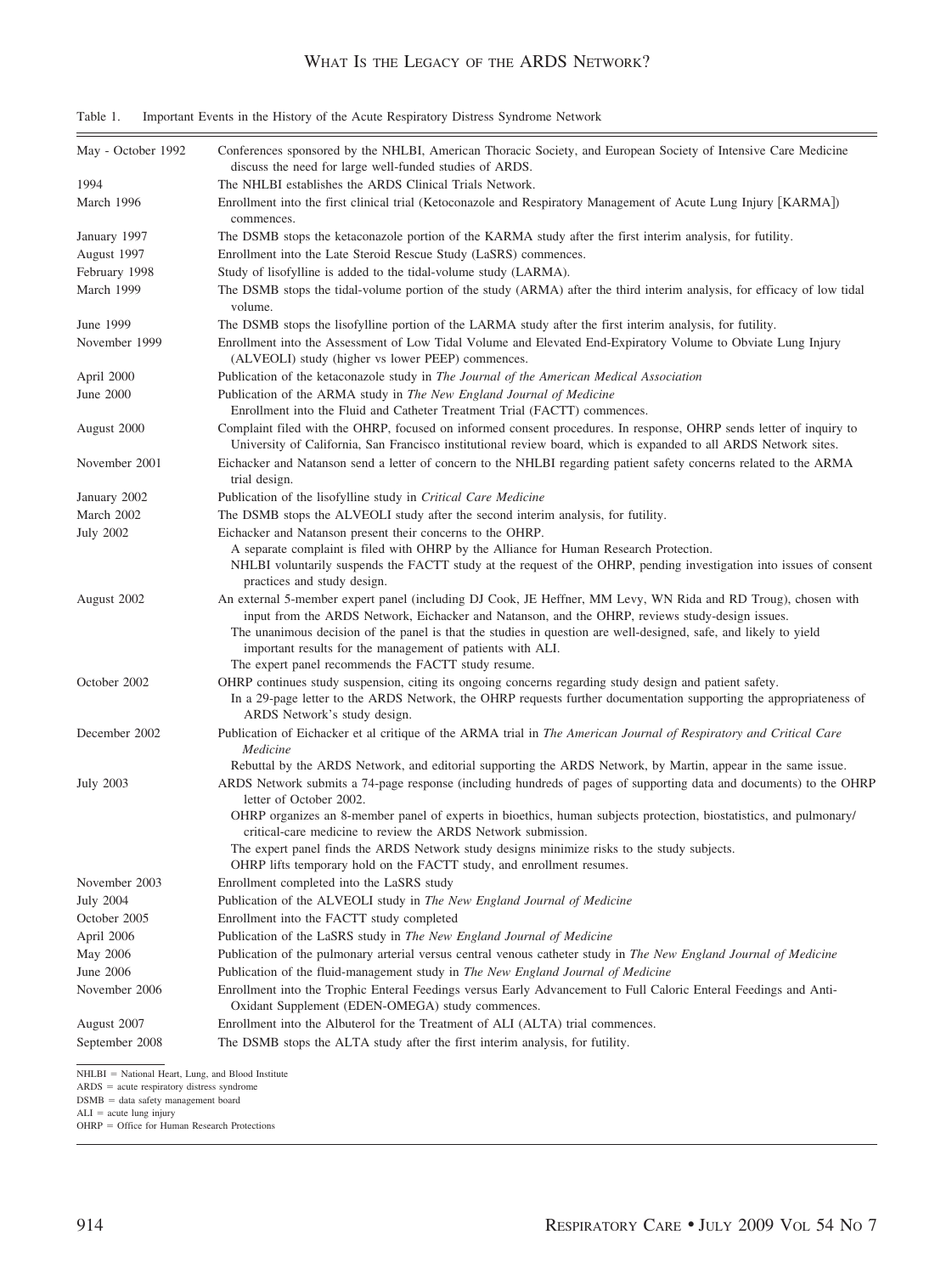imize variability in management. To do otherwise, in their opinion, would greatly impair the ability to draw unambiguous conclusions from study results.

In 1994 the NHLBI established the ARDS Network as a contract program. What was novel about the ARDS Network was that the NHLBI charged it with designing and conducting studies specifically aimed at improving clinical outcomes. Ten sites from across the United States were chosen, following a national competition. The first task before the ARDS Network was to prioritize what problems should be addressed. Clearly, determining whether  $V_T$  influenced patient outcomes was critically important, because the "statistical noise" generated by uncontrolled mechanical ventilation strategies could impair the assessment of all future testing of potentially beneficial therapies.

Another important decision made early on was that no authors would be listed for the major publications. Personal authorship would be reserved for studies involving secondary analysis of data from clinical trials. This decision precluded potential distractions and set a positive tone emphasizing organizational cohesiveness over competitiveness. It also kept the focus of the ARDS Network on the science and patient care. I always appreciated the fact that the ARDS Network made a concerted effort to ensure that the views of clinical coordinators were given a formal venue for expression. Coordinator's "front-line" insights were always accorded respect and consideration. Respiratory therapists (RTs) within the ARDS Network have been routinely consulted and have had substantial input into study/protocol design. Also, as with junior faculty, clinical coordinators always were encouraged to develop sub-studies that could be published as authored papers, to assist in their own professional development.

### **What Is the Legacy of the ARDS Network?**

Since its inception the ARDS Network has published 7 major clinical trials that prospectively tested aspects of mechanical ventilation<sup>1,22</sup> practice, as well as fluid management23,24 and various pharmacologic agents.25-27 In addition, secondary analysis with data and specimens from these primary publications have resulted in numerous other publications that have helped expand our understanding of the pathophysiology and clinical management of ALI/ ARDS. It is quite remarkable that, in a little over a decade, the studies undertaken by the ARDS Network have helped to answer many important questions regarding the management of ALI/ARDS (Table 2 and Fig. 1).

#### **A New Approach to Clinical Trials in Critical Care**

The ARDS Network has had a substantial impact on critical-care research. For the first time, the federal government created a network of university centers to carry out prospective Phase-III clinical trials of important, often non-pharma-

cologic, treatments in critical care (Table 3). As it did not involve potentially profitable drugs, a federally funded network was essential. The ARDS Network was designed in the same fashion as other federally funded, multicenter clinical networks that study cancer and cardiovascular disease. This is important as there is no federal institution specifically charged with directing critical-care research. Perhaps the success of the ARDS Network may one day lead to such a federally funded institution dedicated to the advancement of critical care.

Of particular importance, the ARDS Network represented a dramatic shift away from the conventional approach to clinical research of ARDS. Previous trials relied upon single institutions that were unable to provide definitive answers to important questions of clinical management, because they were under-powered and often poorly controlled in their methods.

One of the less-appreciated contributions of the ARDS Network was the use of a factorial design in critical-care research. The decision to study multiple interventions in a factorial design allowed concurrent Phase-II testing of promising new pharmacologic agents within larger Phase-III projects. In this way the ARDS Network was able to quickly test the potential benefits of drugs such as ketaconazole, lisophylline, and albuterol. If a promising therapy showed benefit in a Phase-II trial, it could be advanced seamlessly into a Phase-III study, whereas a negative trial would allow the ARDS Network to move quickly onto testing another agent. In passing, it should be noted that the initial ARDS Network studies were the first large-scale clinical trials to use the American-European Consensus Conference criteria to define ALI and ARDS.4

#### **Creating a Strong Foundation for Clinical Research**

An advantage of a federally funded clinical trials network is that it provides substantial financial support to hire sufficient numbers of clinical coordinators and administrative and biostatistical support. There was also modest financial support to assist junior faculty trying to establish their careers in clinical research. A crucial but less-appreciated aspect of this support is that it allowed ARDS Network investigators to meet regularly to discuss important issues of design, implementation, and interpretation of our clinical trials. I believe this was an important aspect of the ARDS Network's productivity, as it helped to build relationships among the investigators and fostered creativity and cohesion.

A crucial element of the ARDS Network organization was the purposive decision to bring in and mentor young investigators. This addressed an important need recognized by a previous National Institutes of Health conference.20 So one of the most important legacies of the ARDS Network may not emerge for another decade. I believe that many of the future advances in our understanding and management of ALI/ARDS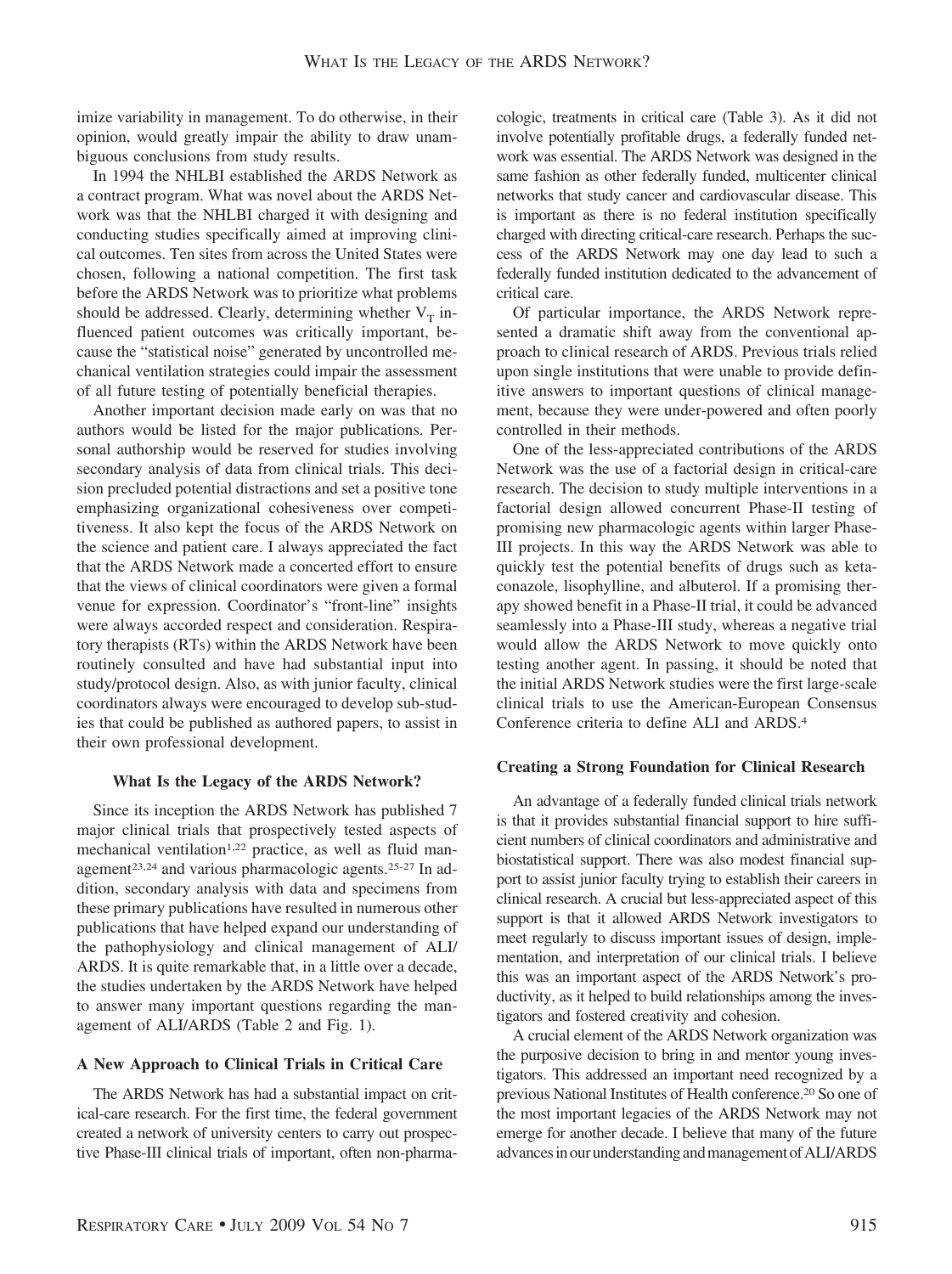| Table 2. |  |  |  | Contributions of 5 Major ARDS Network Studies to Understanding and Management of Acute Lung Injury |  |  |
|----------|--|--|--|----------------------------------------------------------------------------------------------------|--|--|
|----------|--|--|--|----------------------------------------------------------------------------------------------------|--|--|

| Study                                                                                                                            | Description and Major Findings                                                                                                                                                                                                                                                                                                                                                                                                                                                                                                                                                                                                                                                                                      |  |  |  |
|----------------------------------------------------------------------------------------------------------------------------------|---------------------------------------------------------------------------------------------------------------------------------------------------------------------------------------------------------------------------------------------------------------------------------------------------------------------------------------------------------------------------------------------------------------------------------------------------------------------------------------------------------------------------------------------------------------------------------------------------------------------------------------------------------------------------------------------------------------------|--|--|--|
| ARMA <sup>1</sup>                                                                                                                | Compared low (6 mL/kg) to traditional (12 mL/kg) $V_T$ ventilation.<br>Provided convincing evidence that using a physiologic V <sub>T</sub> titrated to a specific range of P <sub>plat</sub> (25–30 cm H <sub>2</sub> O):<br>$\downarrow$ mortality<br>$\downarrow$ pro-inflammatory mediators in the plasma<br>$\downarrow$ days of non-pulmonary organ failure<br>↑ ventilator-free days<br>$\downarrow$ ICU stay                                                                                                                                                                                                                                                                                                |  |  |  |
| ALVEOLI <sup>22</sup>                                                                                                            | Compared a lower PEEP to a higher PEEP strategy, using a physiologic $V_T$ titrated to the same range of $P_{\text{plat}}$<br>$(25-30 \text{ cm H}, 0)$ . The higher PEEP strategy:<br>↑ pulmonary oxygen-transfer function<br>↑ respiratory-system compliance<br>No difference in pro-inflammatory mediator expression<br>No difference in mortality<br>No difference in ventilator-free days<br>No difference in ICU stay<br>The findings clearly suggest equipoise and strongly suggest that the <i>typical</i> patient with ALI/ARDS does not<br>require more than moderate PEEP (approximately 10 cm $H_2O$ )<br>These findings were later confirmed by 2 large randomized controlled trials. <sup>28,29</sup> |  |  |  |
| LaSRS <sup>25</sup>                                                                                                              | Tested high-dose corticosteroids versus placebo for the treatment of established ARDS ( $> 1$ wk duration).<br>Corticosteroids were found to:<br>↑ pulmonary oxygen-transfer function<br>↑ respiratory-system compliance<br>↑ ventilator-free days<br>No difference in mortality<br>No difference in infectious complications<br>↑ incidence of neuromuscular weakness<br>These findings clearly suggest lack of efficacy of steroids in improving mortality. The benefits of improved<br>lung function have to be balanced against the risk of prolonged neuromuscular complications.                                                                                                                              |  |  |  |
| FACT <sup>23</sup>                                                                                                               | Randomized management of fluid therapy, either via central venous catheter or pulmonary arterial catheter.<br>Neither catheter was associated with either better outcomes or more complications.<br>Equipoise established between central venous catheter and pulmonary arterial catheter to manage fluids in<br>patients with acute lung injury.                                                                                                                                                                                                                                                                                                                                                                   |  |  |  |
| FACTT <sup>24</sup>                                                                                                              | Compared a fluid-conservative to a fluid-liberal strategy. The fluid-conservative strategy was associated with:<br>↑ pulmonary oxygen-transfer function<br>$\downarrow$ lung-injury score<br>↑ ventilator-free days<br>$\downarrow$ ICU stay<br>No difference in mortality<br>No difference in incidence of renal failure                                                                                                                                                                                                                                                                                                                                                                                           |  |  |  |
| $P_{\text{plat}}$ = end-inspiratory plateau pressure<br>$ICU =$ intensive care unit<br>$PEEP = positive end-expiratory pressure$ | ARMA = Acute Respiratory Distress Syndrome (ARDS) Clinical Trials Network low-tidal-volume ( $V_T$ ) trial<br>ALVEOLI = Assessment of Low Tidal Volume and Elevated End-Expiratory Volume to Obviate Lung Injury trial                                                                                                                                                                                                                                                                                                                                                                                                                                                                                              |  |  |  |

 $ALI = acute lung injury$ 

 $LASS = Late$  Steroid Rescue Study

FACTT = Fluid and Catheter Treatment Trial

will come when the next generation of critical-care researchers, currently apprenticing under the auspices of the ARDS Network, steps forward onto center stage.

Another important decision by the ARDS Network was the systematic collection of biologic specimens in order to facilitate the study of the pathogenesis of ARDS. The wealth of specimens and physiologic information gathered from patients enrolled in the ARDS Network trials will continue to yield enormous amounts of information that can only help to expand our understand of ALI/ARDS. It is quite possible that some future breakthrough in the treatment of ALI/ARDS may be attributed in part to our refined understanding of pathogenesis culled from this vast store of biological samples.

# **The Impact on the Respiratory Care Profession**

Several of us, who as RTs worked as clinical coordinators for the original ARDS Network, have noticed a pro-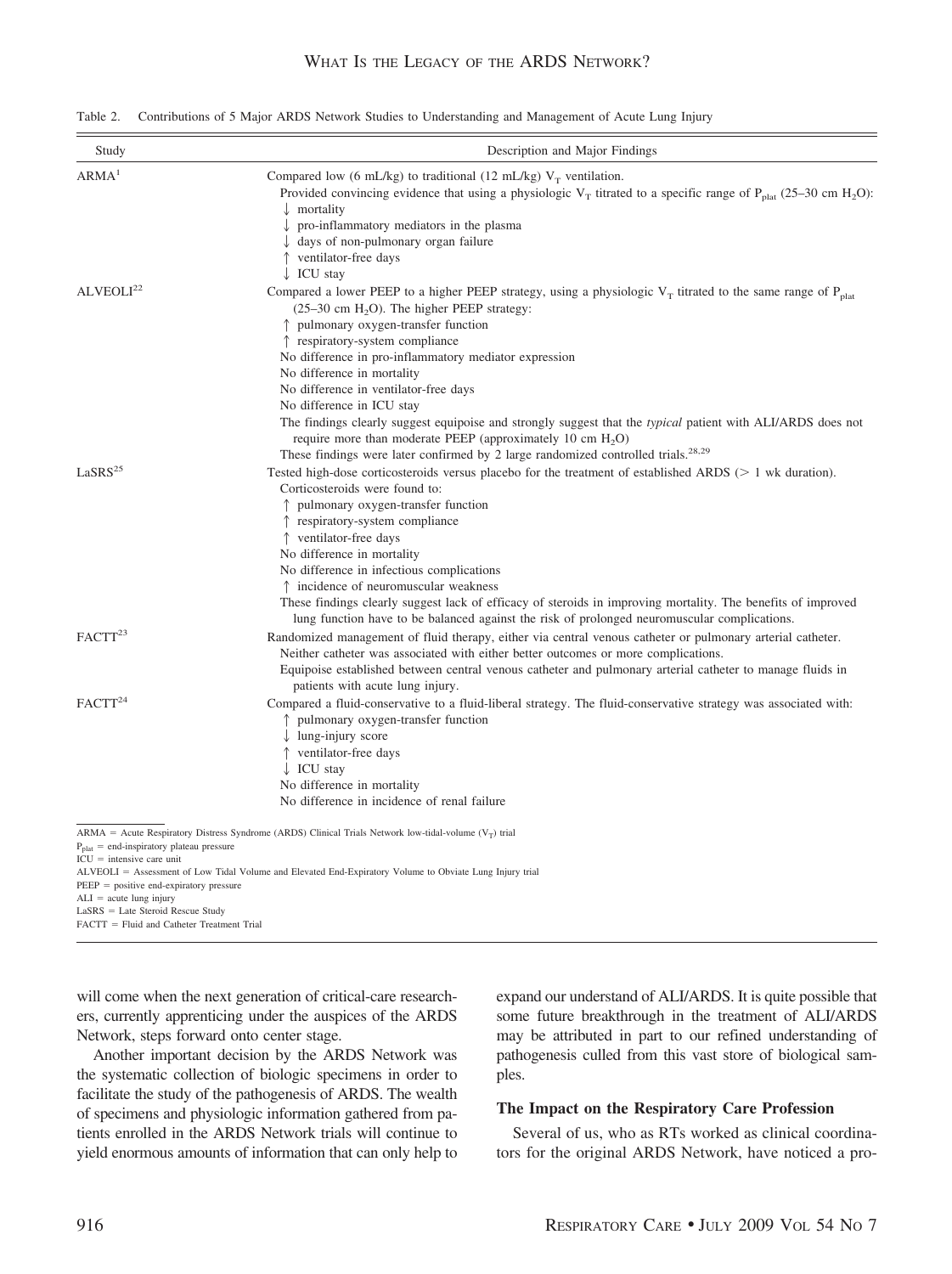

Fig. 1. Significant (non-mortality) outcomes from 2 clinical trials by the National Institutes of Health Acute Respiratory Distress Syndrome Network. During the trial of low tidal volume  $(V_T)$  (the ARMA study),<sup>1</sup> there was an increase in both ventilator-free days and

found change in the attitude of physicians toward RTdriven protocols. Prior to the ARDS Network, we experienced stiff resistance to implementing any protocols governing mechanical ventilation. We've noticed that after the experience of the ARMA<sup>1</sup> and the Assessment of Low Tidal Volume and Elevated End-Expiratory Volume to Obviate Lung Injury (ALVEOLI)<sup>22</sup> trials at our institutions, the development and implementation of RT-driven protocols is now widely accepted. Of course, the weaning studies by Ely et al<sup>30</sup> and the Spanish Lung Failure Collaborative Group31 also were instrumental in changing physician attitudes.

The ARMA<sup>1</sup> and ALVEOLI<sup>22</sup> studies clearly demonstrated that RTs are very capable of safely and effectively executing complicated protocols in critically ill patients. This compliment applies equally to our nursing colleagues, who executed a very complicated fluid-management protocol during the Fluids and Catheters Treatment Trial (FACTT) studies.23,24 I believe that several decades from now the dedication and professionalism of both RTs and nurses during the ARDS Network studies will be seen as a turning point in our professional practices. It is clear that the future of medical practice is moving inexorably toward protocol-driven, evidenced-based care, and the experiences and mastery of protocols obtained during the ARDS Network trials will be seen as fundamental to that shift in practice. Your vigor in and fidelity to executing these protocols was absolutely pivotal to the success of the  $ARMA<sup>1</sup>$  and  $ALVEOLI<sup>22</sup>$  trials. Each of you who participated and facilitated that process share in this success, and I sincerely hope you are proud of your contribution to this historic accomplishment.

In addition, I believe that the ARDS Network was one of the first, if not the first, major clinical trials group that *routinely* employed RTs as clinical coordinators. Although at one time the role of clinical research coordinators was the sole purview of our nursing colleagues, RTs now are becoming more directly involved in the day-to-day management of large clinical trials. I hope this is a trend that will continue into the future, as it can only advance our profession further.

# **The Controversy**

In late July of 2002 the NHLBI voluntarily suspended enrollment into the ARDS Network FACTT study,<sup>23,24</sup> at the request of the OHRP. This was based upon complaints

non-pulmonary-organ-failure-free days associated with a low- $V_T$ , lung-protective ventilation strategy (panels A and B, respectively). A conservative fluid-management strategy in the Fluid and Catheter Treatment Trial (FACTT)<sup>24</sup> increased ventilator-free days as well as the number of ICU-free days (panels C and D, respectively). ICU = intensive care unit.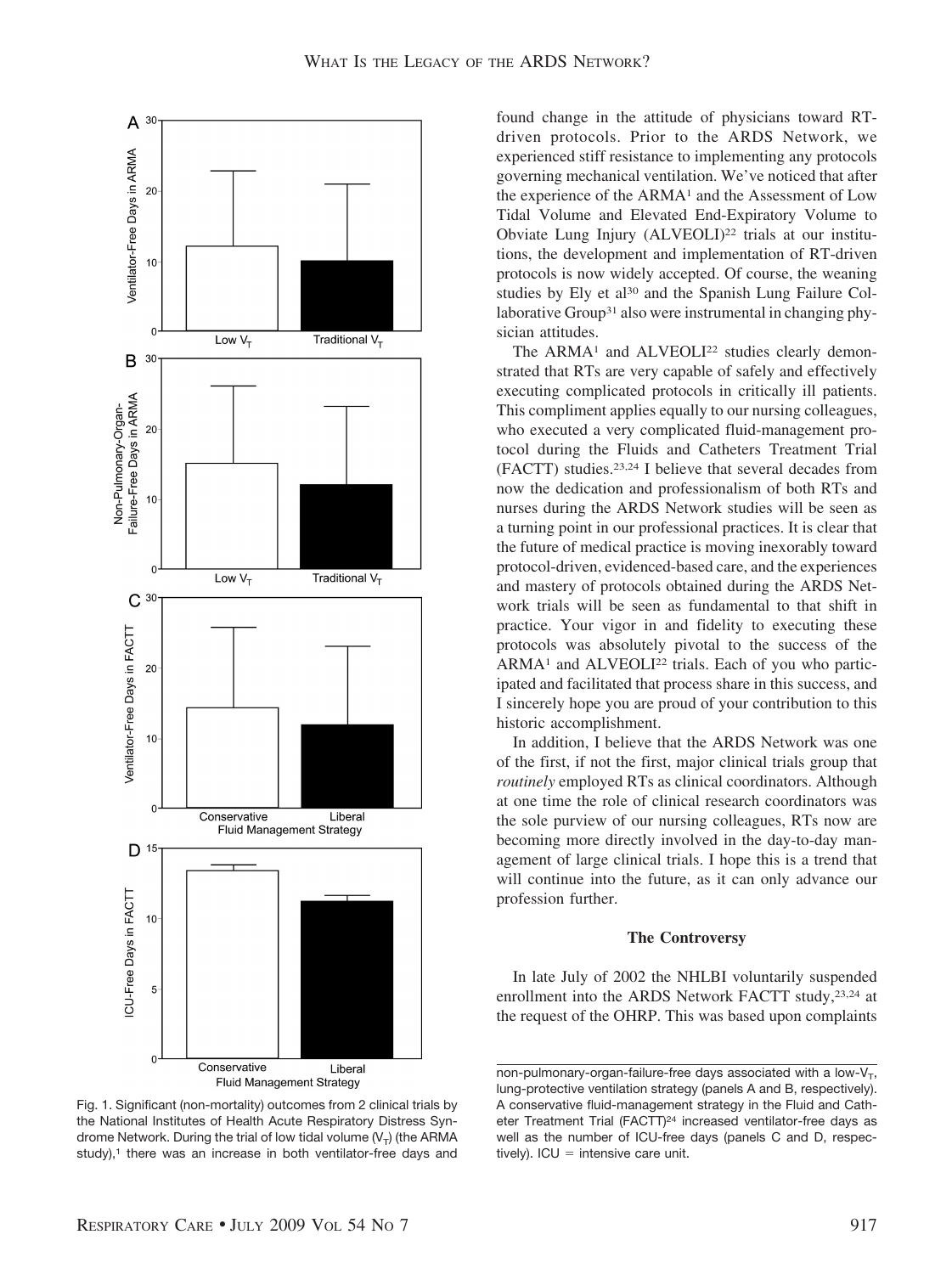Table 3. Institutions Participating in the ARDS Clinical Trials Network

| <b>State</b>      | Institution                                                                       |
|-------------------|-----------------------------------------------------------------------------------|
| California        | Moffitt-Long Hospital*†                                                           |
|                   | San Francisco General Hospital*                                                   |
|                   | University Hospital Fresno†‡                                                      |
|                   | University of California, Davis†                                                  |
| Colorado          | University of Colorado Health Sciences Center*†                                   |
|                   | Denver Health Medical Center*†                                                    |
|                   | Denver Veterans Medical Center*†                                                  |
|                   | Rose Medical Center*†                                                             |
|                   | St Anthony's Hospital†‡                                                           |
| Georgia           | Emory University Medical Center†                                                  |
| Illinois          | University of Chicago Medical Center‡                                             |
|                   | Northwestern University Medical Center‡                                           |
| Louisiana         | Louisiana State University Health Sciences Center†‡                               |
|                   | Earl K Long Medical Center†‡                                                      |
|                   | Charity Hospital‡                                                                 |
|                   | Alton-Ochsner Clinic Foundation†‡                                                 |
|                   | Our Lady of the Lake Hospital†                                                    |
|                   | Baton Rouge General Hospitals (Bluebonnet,                                        |
|                   | Midcity)†<br>Tulane University Medical Center†‡                                   |
|                   |                                                                                   |
| Maryland          | John Hopkins University Medical Center*<br>University of Maryland Medical Center* |
|                   | Bayview Medical Center†                                                           |
|                   | Washington Hospital Center†                                                       |
| Massachusetts     | Massachusetts General Hospital*                                                   |
|                   | Baystate Medical Center†‡                                                         |
| Michigan          | University of Michigan Medical Center*                                            |
| Minnesota         | Mayo Clinics†                                                                     |
|                   | Rochester Methodist Hospital†                                                     |
|                   | St Mary's Hospital†                                                               |
| North Carolina    | Duke University Medical Center*†                                                  |
|                   | University of North Carolina Medical Center†‡                                     |
|                   | Wake Forrest University Medical Center†‡                                          |
|                   | Durham Regional Hospital†                                                         |
|                   | Moses Cone Memorial Hospital†‡                                                    |
|                   | Wesley Long Medical Center†‡                                                      |
| Ohio              | Cleveland Clinic Foundation*†                                                     |
|                   | Metro Health Medical Center of Cleveland*†                                        |
|                   | University Hospitals of Cleveland†‡                                               |
| Pennsylvania      | University of Pennsylvania Medical Center*                                        |
|                   | Jefferson Medical College*                                                        |
|                   | University of Pittsburgh Medical Center‡                                          |
| Tennessee         | Vanderbilt University Medical Center*†                                            |
| Texas             | University of Texas Health Sciences Center‡                                       |
|                   | Baylor College of Medicine†‡                                                      |
| Utah              | LDS Hospital*†                                                                    |
|                   | McKay-Dee Hospital*†                                                              |
|                   | Utah Valley Regional Medical Center†‡                                             |
| Virginia          | University of Virginia Health Sciences Center†‡                                   |
| Washington        | Harborview Medical Center*†                                                       |
|                   | University of Washington Medical Center†                                          |
| British Columbia, | Vancouver General Hospital‡                                                       |
| Canada            | St Paul's Hospital‡                                                               |

\* Original ARDS Network site (1996–2004)

† Current ARDS Network sites (2005 to present)

‡ Expanded ARDS Network site for Fluid and Catheter Treatment Trial (FACTT)

 $ARDS = acute$  respiratory distress syndrome

filed by 2 physicians at the National Institutes of Health over study design and the safety of subjects. A separate complaint letter reiterating the same concerns was filed a few days later by a citizen-based patient-advocacy group known as the Alliance for Human Research Protection. A superb chronicle of these issues can be found elsewhere.<sup>32-34</sup> I would like to take this opportunity to address some of the important issues related to this controversy.

# **Historical Revisionism and** *Ex Post Facto* **Medical Ethics**

A disturbing aspect of the controversy was the use of control-group end-inspiratory plateau pressure  $(P_{\text{plat}})$  data from the ARMA study<sup>1</sup> to accuse the ARDS Network of deviating from accepted norms of clinical practice *as they existed* in the mid-1990s.<sup>5</sup> In part, this criticism was based on the editorial<sup>35</sup> that accompanied the ARMA study,<sup>1</sup> which speculated that the mortality difference found in both the ARMA<sup>1</sup> and the "open-lung" ventilation trial,<sup>36</sup> but not in the other prospective trials<sup>37-39</sup> was due to a higher *mean* P<sub>plat</sub>. In the control groups of the beneficial studies<sup>1,36</sup> the mean P<sub>plat</sub> were 33 cm H<sub>2</sub>O and 37 cm H<sub>2</sub>O, respectively, compared to the  $P_{\text{plat}}$  of control groups in the non-beneficial trials<sup>37-39</sup> (27, 31, and 32 cm  $H_2O$ , respectively). This suggested that a  $P_{\text{plat}} > 32 \text{ cm } H_2\text{O}$  was responsible for increasing mortality risk in ALI/ARDS. Setting aside the validity of using mean data to structure an ethical argument, a more basic question is whether data from a study designed 8 years beforehand should be used to criticize its ethics retrospectively?

It is crucial to recall that when the ARDS Network designed the ARMA study<sup>1</sup> (1994–1995) there was no consensus regarding airway pressure targets in the management of ARDS. For example, the 1993 Northbrook consensus conference on mechanical ventilation<sup>40</sup> stated only that "controversy exists regarding specific target levels [of Pplat, however] many would agree that a peak alveolar pressure greater than  $35 \text{ cm H}_2\text{O}$  raises concern regarding the development of barotrauma and ventilatorinduced lung injury." This recommendation was based upon the assumption that, even in the presence of heterogeneous lung injury, it was probably safe to ventilate the lungs at or below total lung capacity, and this would correspond to a peak alveolar pressure of  $30-35$  cm  $H_2O^{41}$  However, this statement was made with the disclaimer that in clinical practice "the definition of a safe end-inspiratory volume is arbitrary."41 Yet, other prominent opinion leaders in critical care suggested that peak alveolar pressure should be limited from 35–40 cm  $H_2O$ ,<sup>42</sup> or 40–45 cm  $H_2O$ .<sup>43</sup> In fact, a major study<sup>44</sup> published in the late 1990s examined the role of  $V_T$  and airway pressures on the incidence of barotrauma in ARDS, and concluded that their findings in fact did *not* support the concept that "ventilatory pressures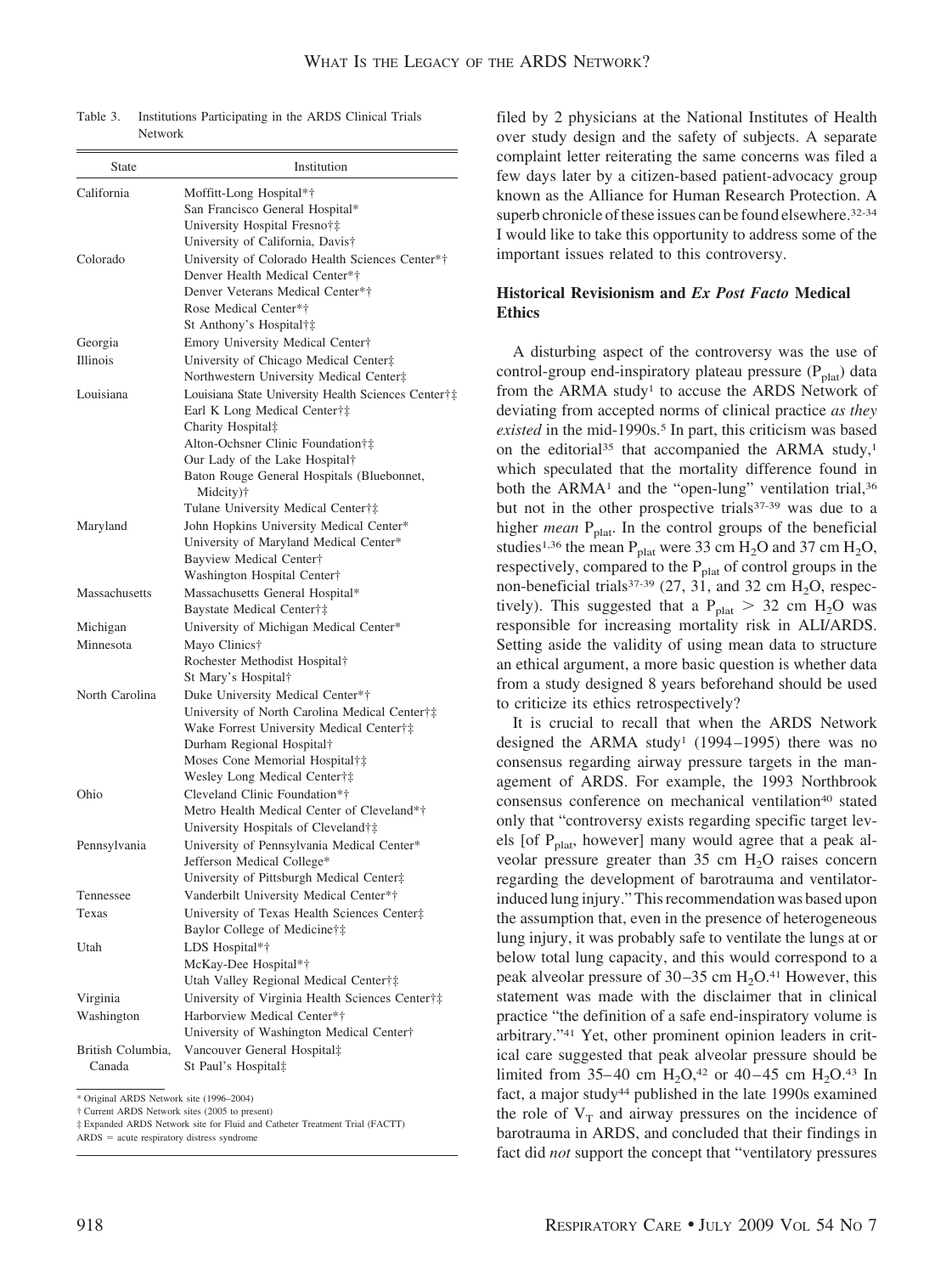should be limited to predefined values such as a static pressure of  $35-40$  cm H<sub>2</sub>O, since conventional ventilatory pressures and volumes do not appear to affect the lungs adversely."

Following the publication of this<sup>44</sup> and 2 other prominent clinical trials from the mid-1990s,<sup>36,38</sup> the best clinical evidence still supported a recommendation that  $V_T$ reduction should occur in patients with severe ARDS when the P<sub>plat</sub> was persistently greater than  $40-50$  cm  $H_2O^{45}$  As late as 1998, the second American-European Consensus Conference on ARDS<sup>46</sup> stated that "detailed clinical information is not available for guidance regarding the maximally safe peak and mean alveolar pressure," and despite the fact that ventilator-induced lung in jury could be demonstrated in an animal model, "this phenomenon has not yet been clearly demonstrated in humans."

Part of the controversy regarding an appropriate  $P_{\text{plat}}$ target is that ventilator-induced lung injury is caused by excessive lung tissue stress. Therefore, the relevant marker is transpulmonary pressure (alveolar pressure – pleural pressure).  $P_{\text{plat}}$  is an expedient but crude measure of respiratory system tension (lung-thorax) at end-inspiration, as it will not accurately reflect the magnitude of lung tissue stress when chest-wall compliance is diminished. Although it has been assumed that lung damage is the major source of decreased respiratory-system compliance in ARDS,<sup>40</sup> a recent review found most studies that examined respiratory-system mechanics in ALI and ARDS reported that chest-wall compliance was reduced by 50 – 80% from normal.47

#### **What Constitutes a Best Practice Standard?**

A closely related criticism of the ARMA study1 was that our "traditional"  $V_T$  group, ventilated at 12 mL/kg predicted body weight (PBW) did not represent contemporary "routine" care in the mid-1990s. Instead, Eichacker et al<sup>5</sup> claimed that "current best practice standards" were 8–9 mL/kg PBW. Although setting  $V_T$  by body weight has guided practice from the inception of prolonged mechanical ventilation,48 in daily practice this is done typically by subjective assessment rather than an actual measurement. Moreover, if  $V_T$  is set in mL *without* measuring a patient's actual or predicted body weight, then it is false to claim that clinicians possessed the *intention* of ventilating by a *specific target* in mL/kg. Prior to publication of the ARMA study,<sup>1</sup> setting  $V_T$  based upon predicted body weight was not part of routine clinical practice.

Eichacker et al5 make an additional dubious claim that in the mid-1990s clinicians *systematically* altered  $V_T$  with the *intention* of controlling  $P_{\text{plat}}$  to a "routine care" range of 29-31 cm  $H<sub>2</sub>O$ . Prior to the ARDS Network, the measurement of  $P<sub>plat</sub>$  was not a uniform practice in respiratory care. For example, in the ARMA study more than 30% of

patients had no clinical measurement of  $P_{\text{plat}}$  prior to study enrollment!49 And in a major, multicenter study of ARDS done in 1992–1993,  $P_{\text{plat}}$  was not even recorded.<sup>44</sup> Furthermore, there is no evidence that clinicians who routinely measured  $P<sub>plat</sub>$  actually used that variable to control  $V_T$ .

## **What Constitutes an Appropriate Control Group?**

What Eichacker et al<sup>5</sup> considered to be an appropriate control group for a lung-protective ventilation study requires further scrutiny. Their argument relied primarily upon pre-enrollment data from the ARMA study, $<sup>1</sup>$  as well</sup> as a skewed interpretation<sup>50,51</sup> of previous survey data.<sup>52</sup> There are 2 fundamental problems with their approach. The first relates to a paucity of data, and the second relates to a well-known limitation stated by Carmichael et al<sup>52</sup>: "Surveys … do not document current practice, but rather only the respondents' beliefs about their practices. Selfreported behavior studies are limited by this factor and require follow-up with observational clinical studies to document activities."

Investigating the efficacy of any therapy in the criticalcare environment requires that patients be enrolled rapidly before their disease advances. In the context of ALI/ARDS, the need for mechanical ventilation usually is the precipitating reason for admission to the intensive care unit. Typically, only 12– 48 hours transpire from the onset of lung injury to study enrollment, so the amount of data available to gauge usual care practice is limited. The unproven assumption made by Eichacker et al<sup>5</sup> is that clinician-chosen ventilator settings (usually on the first day of ALI/ARDS) accurately portend subsequent clinician behavior over the course of a dynamic illness.

To investigate the validity of their assumption, I analyzed previously unpublished data from a study done at San Francisco General Hospital.53 Although this is limited data from one center, I believe it is a valid reflection of what were the "current best practice standards"<sup>5</sup> during the ARMA study<sup>1</sup> at a participating center. If any institution should have been aware of the potential dangers from high- $V<sub>T</sub>$  mechanical ventilation, it was San Francisco General Hospital. Previously, we had published 2 landmark studies on mechanical ventilation and ARDS,<sup>10,11</sup> and our affiliate hospital at the University of California, San Francisco had published the seminal paper on ventilator-induced lung injury in an animal model.6 San Francisco General Hospital instituted lung-protective ventilation in 1994, albeit inconsistently and only by allowing permissive hypercapnia in order to limit  $P_{\text{plat}}$  to  $\leq 50$  cm H<sub>2</sub>O.

From 1998 through 1999, daily reference data of clinician-determined ventilator settings had been collected in 68 consecutive patients with ARDS who were not enrolled into the ARMA study and who survived at least 3 days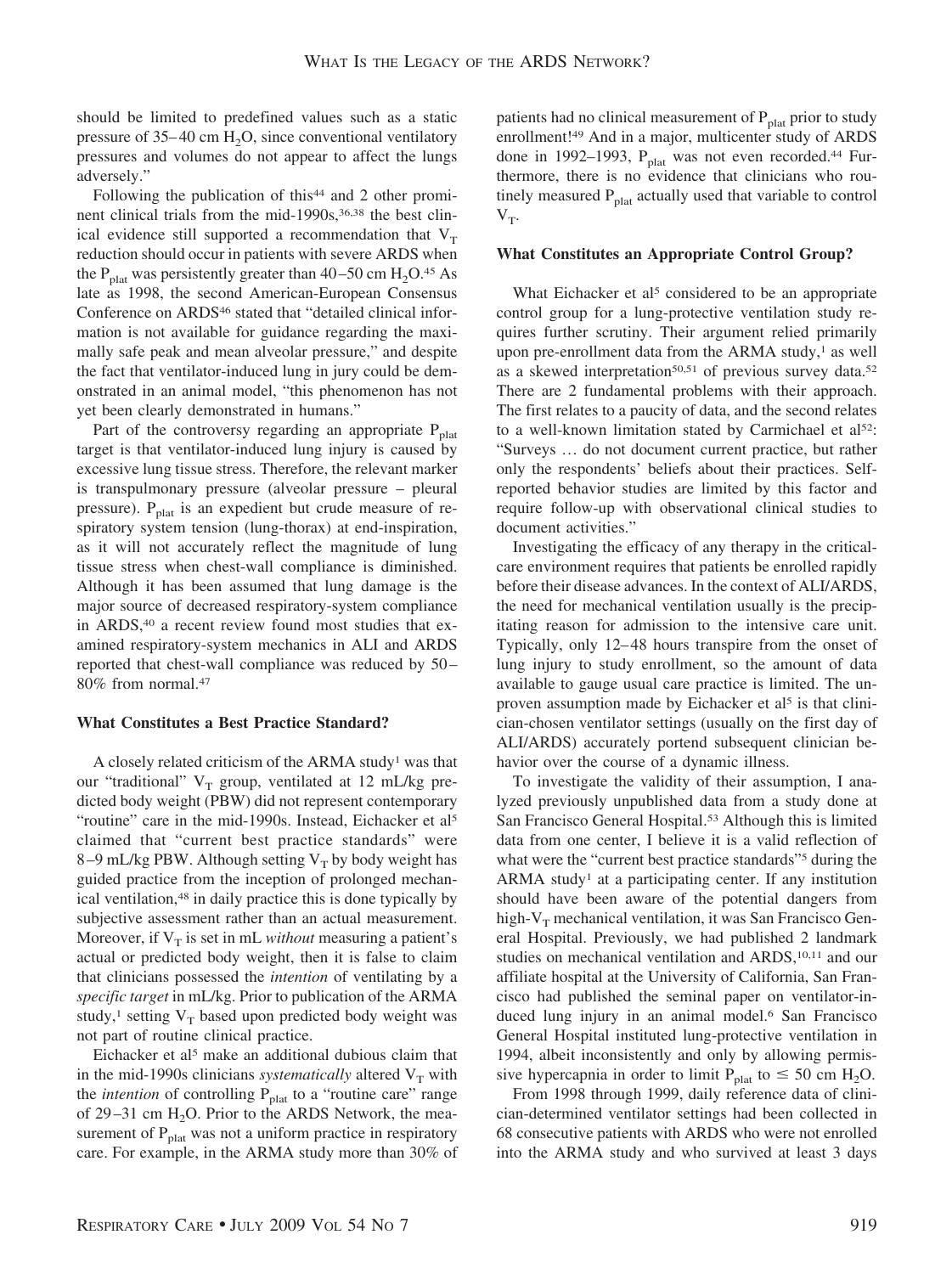|                                | Day 1         | Day 3          | P   |
|--------------------------------|---------------|----------------|-----|
| $V_T$ set (mL)                 | $735 \pm 123$ | $758 \pm 173$  | .20 |
| $V_T$ delivered (mL)           | $652 \pm 119$ | $677 \pm 175$  | .18 |
| $V_T$ (mL/kg PBW)*             | $9.8 \pm 1.7$ | $10.2 \pm 2.1$ | .23 |
| $P_{\text{plat}}$ (cm $H_2O$ ) | $35 \pm 8$    | $36 \pm 9$     | .45 |
| $PEEP$ (cm $H2O$ )             | $8 \pm 3$     | $9 + 4$        | .4  |

Table 4. Clinician Management of ARDS at San Francisco General Hospital 1998 –1999

\* The calculation of delivered tidal volume  $(V_T)$  was done by investigators; this information was not part of routine clinical management and was not shared with clinicians.  $ARDS = acute$  respiratory distress syndrome

 $V_T$  = tidal volume

 $PBW =$  predicted body weight

 $P_{\text{plat}} =$  end-inspiratory plateau pressure

 $PEEP = positive$  end-expiratory pressure

(Table 4). Of particular interest is the fact that  $P_{\text{plat}}$  on both the first and third days of ARDS was far higher than what Eichacker et al<sup>5</sup> claimed was being practiced during routine clinical care. Moreover, on Day 1 of ARDS, 44% of patients had a  $P_{\text{plat}} > 35 \text{ cm H}_2\text{O}$  (average 42 cm H<sub>2</sub>O, range  $36 - 54$  cm  $H<sub>2</sub>O$ , whereas by Day 3, that portion had increased to 59% of patients (same average and range as on Day 1).

In addition, the limitations of using early clinical management data to construct a model for a control group based upon "routine care" became evident when the San Francisco General Hospital data were segregated by  $V<sub>T</sub>$ ranges that approximated the criteria proposed by Eichacker et al<sup>5</sup>: a low-V<sub>T</sub> strategy (< 8 mL/kg PBW), a routine-V<sub>T</sub> strategy (8-9.5 mL/kg), and a traditional- $V_T$  strategy  $\approx$  9.8 mL/kg). On Day 1 of ARDS only 37% of patients were managed with a "routine- $V_T$  strategy," whereas 54% were ventilated with a traditional  $V_T$  strategy, while only 9% patients were ventilated with a low- $V_T$  strategy (Fig. 2). Across all groups there was a wide variation in the resulting  $P_{\text{plat}}$  (Fig. 3).

Furthermore, between the first and third day of ARDS, the  $V_T$  of patients initially managed by "routine care" became highly variable (see Fig. 2). When data by initial  $V_T$  category were analyzed further, 56% of "routine care" patients had crossed-over to a traditional  $V_T$  strategy (Fig. 4) with a corresponding increase in  $P_{\text{plat}}$  (Fig. 5). In this subgroup of "crossover" patients the mean  $\pm$  SD V<sub>T</sub> increased from 8.9  $\pm$  0.4 mL/kg PBW to 11.6  $\pm$  1.9 mL/kg PBW ( $P < .001$  via paired *t* test), whereas mean P<sub>plat</sub> increased from  $35 \pm 8$  cm H<sub>2</sub>O to  $38 \pm 7$  cm H<sub>2</sub>O (*P* = .26). By contrast, only 25% of patients originally managed with a "traditional" strategy had their  $V_T$  reduced to the "routine care" range by Day 3 (from  $10.6 \pm 0.5$  mL/kg PBW to 8.2  $\pm$  1.6 mL/kg PBW,  $P < .001$ ) with a nonsignificant decrease in P<sub>plat</sub> (from 34  $\pm$  9 cm H<sub>2</sub>O to 32  $\pm$  9 cm H<sub>2</sub>O,  $P = .63$ ).



Fig. 2. Changes in clinician-selected tidal volume (calculated on the patient's predicted body weight [PBW]) from the first to the third day of acute respiratory distress syndrome (ARDS), based upon tidal-volume strategies defined by critics of the ARDS Network.5 Each box represents the 25th-75th quartile, the line within the box represents the median, and the whiskers represent the range.



Fig. 3. Changes in plateau pressure ( $P_{\text{plat}}$ ) from the first to the third day of acute respiratory distress syndrome (ARDS), based upon tidal-volume strategies defined by critics of the ARDS Network.5 The category assignment is based on the day-1 tidal-volume data.

These results suggest 2 things. First, during the last 2 years of the ARMA study, $\frac{1}{1}$  at a participating site, clinicians routinely managed a substantial number of patients with ARDS with both a  $V_T$  and  $P_{\text{plat}}$  far in excess of what Eichacker et al<sup>5</sup> claimed were "current best practice standards" ostensibly being followed at ARDS Network sites. Second, that a substantial number of patients whose initial  $V_T$  changed from a "routine" to a "traditional"-sized breath (and vice versa) by the third day of ARDS suggests that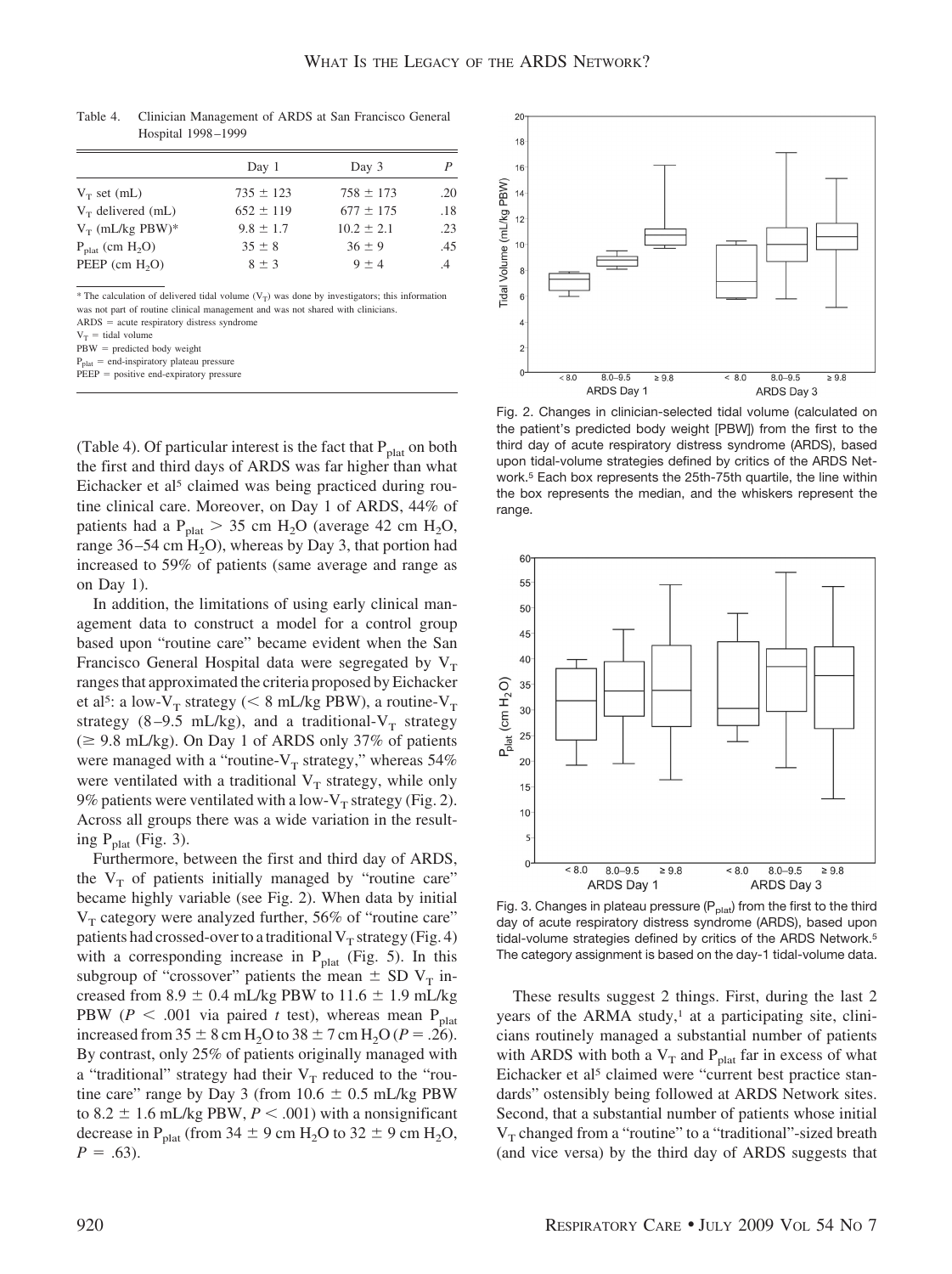

Fig. 4. Changes in tidal volume (calculated on the patient's predicted body weight [PBW]) among a subgroup of patients with acute respiratory distress syndrome (ARDS) receiving "current best practice standards" (tidal volume of 8 –9 mL/kg) but who were crossed over by clinicians to a traditional tidal volume approach.



Fig. 5. Changes in plateau pressure  $(P_{\text{plat}})$  among patients with acute respiratory distress syndrome (ARDS) receiving "current best practice standards" (tidal volume of 8-9 mL/kg predicted body weight) but who were crossed-over by clinicians to a traditional tidal volume approach.

assumptions regarding normative mechanical ventilation strategies should not be based upon "snap-shot" data from early in the disease course.

These data have serious implications for those attempting to define "best practice standards" in order to construct a "control group" for prospective clinical trials. The substantial variance in  $V_T$  strategy used by clinicians supports the arguments made by those advocating the need for protocolized care during the American-European Consensus Conference of 1994.4 Wide variation in clinician practice, not only between patients, but also temporally within individual patients, renders the results of any non-protocolized "usual care" group uninterpretable. Attempting to design control groups based upon "best practice standards" is a worthy goal, but it will be useful only if such practices can be accurately and realistically described.

# **Human Subjects Protection During Clinical Research**

The official investigation by the OHRP ended with the exoneration of the ARDS Network by 2 panels of experts regarding the issue of a preexisting "standard of care." Yet, another part of the controversy revolved around human subjects' protection. To be clear, this issue already was of national concern prior to the ARDS Network controversy.<sup>54</sup> In 1992 the NHLBI conference on ARDS<sup>20</sup> devoted considerable attention to the feasibility of consenting critically ill patients with diminished cognitive capacity into clinical trials. Conference participants "lamented" the variability in policies regarding consent. This was believed to be due to a lack of communication between institutions and local authorities responsible for overseeing this process. Conference participants called for the development of uniform national standards to guide local policies at institutions undertaking clinical trials for the study of ARDS.

At the center of the controversy over informed consent was ambiguity regarding who could *legally* provide consent for critically ill patients to be enrolled into a clinical trial. Since the early 1990s, consent of cognitively impaired subjects has followed "The Common Rule," which stipulates that impaired subjects cannot be enrolled without investigators first obtaining "legally effective informed consent" from the subject's "legally authorized representatives."55 This was defined as an "individual or judicial or other body authorized under applicable law to consent on behalf of a prospective subject." Unfortunately, "applicable law" has never been defined in detail, leaving it open to interpretation. Historically, family members have acted as surrogates in the consent process. Nonetheless, they are not specified as legally authorized representatives (parents of minors being the exception) for research purposes under most state laws. In the past, the OHRP had permitted institutional review boards to allow surrogate consent for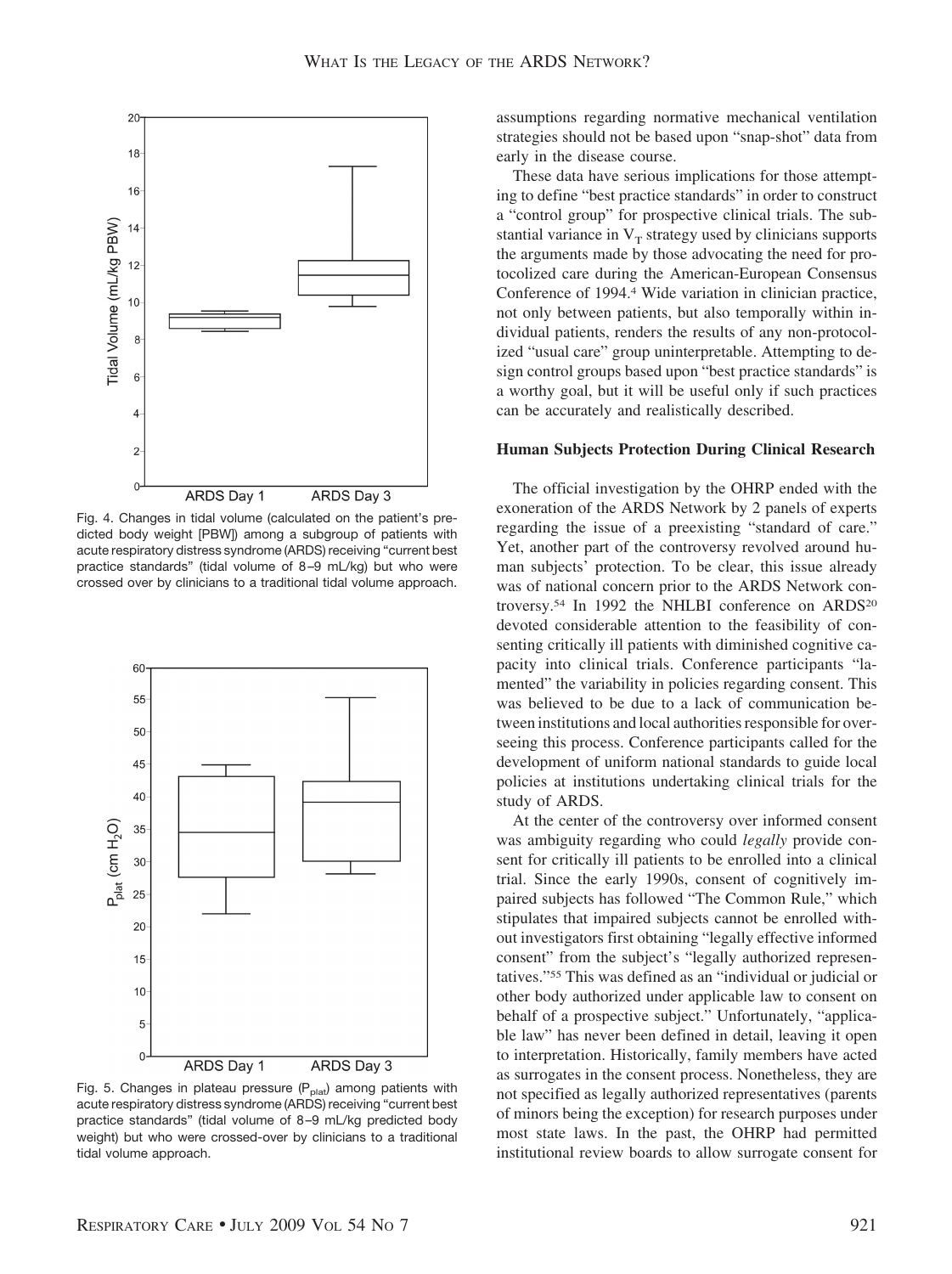research, based upon the fact that state laws permit surrogate consent for medical treatment.34

As a result of the ARDS Network controversy, California became one of the first states to pass specific legislation addressing the issue of informed consent for research purposes.34 In addition, the controversy was the impetus for a major conference sponsored by the American Thoracic Society, aimed at improving human subjects protection during clinical trials, particularly as they relate to critical-care research.<sup>55</sup> Several members of the ARDS Network have been deeply involved in working to improve human subjects protection in medical research.55-58

# **Cultural and Political Dimensions of the Controversy**

Despite the fact that the ARDS Network was exonerated by the OHRP, and that the methods of Eichacker et al<sup>5</sup> were criticized, 32,50,59-62 nevertheless they have found support among a segment of the critical care community.63-65 There are several potential explanations for this support. I'll restrict myself to speculating upon only two of these possibilities. First, in regards to our own profession, RTs have a passionate interest in mechanical ventilation. Within our subculture there is a powerful, largely unacknowledged belief that mechanical ventilation in ARDS is not merely supportive therapy, but is curative. In some respects our inquisitiveness and enthusiasm regarding new modes of ventilation and other techniques take on the attributes of a quasi-religious quest. Yet, that belief is not shared by the majority of the critical care community, including ARDS Network investigators. I believe our advocacy66 for widespread adoption of the ARDS Network protocol into clinical practice was viewed as a threat. RTs as well as physicians with a profound interest in mechanical ventilation may have interpreted this as a call to cease all other endeavors in lung-protective ventilation. Thus, when the controversy broke, there were clinicians quite prepared to accept the criticisms of Eichacker et al,<sup>5</sup> with little reflection as to their merits.

Second, I believe that the credibility given to the criticisms raised by Eichacker et al<sup>5</sup> may be motivated by a larger controversy over the role of evidence-based medicine in clinical practice. I believe many clinicians perceive evidence-based medicine as a threat to their professional autonomy, while others are concerned about the scientific merit governing the construction of a hierarchy of evidence.67 Although medicine as an art form has been practiced for millennia, the beginnings of "therapeutic science" date back only to the 19th century.68 At the beginning of the 21st century we are witnessing a dramatically intensified struggle between medical art and medical science. In my opinion, the controversy over the ARMA1 and FACTT23,24 studies represents the first major salvo in this battle. Viewed from this context, the criticisms by Eichacker et al<sup>5</sup> provided easy ammunition to opponents who enthusiastically used the controversy to try to undermine the credibility of evidence-based medicine.

Finally, from a philosophical standpoint, controversy legitimately can been viewed as a sign of intellectual "vitality" that ultimately serves to strengthen science.<sup>69</sup> Unfortunately, the manner in which the ARDS Network controversy unfolded suggests a less sanguine view. When poorly constructed arguments are given a prestigious venue, both scientific debate and clinical practice may suffer. This is particularly true when, regardless of intent, the controversy is used by others<sup>70</sup> for purely political ends, and is sensationalized by biased media coverage.71 To be clear, the ARDS Network controversy had the potential to seriously threaten state-of-the-art clinical research.72 The problem of politicizing science became distressingly apparent when my own research,73 as well as the editorial of a colleague,74 were misrepresented by a political advocacy group75 in order to attack both the ARDS Network and lung-protective ventilation. In my opinion, these tactics diminish the possibility for honest scientific debate, transforming it instead into partisan intellectual warfare. Paradoxically, controversy can promote defensiveness and invite self-censorship, particularly to those who do not wish their work or opinions to be used unjustly as weapons against either colleagues or positions they in fact support.

# **Summary**

There are several aspects to the legacy of the ARDS Network. First and foremost, the ARMA study<sup>1</sup> was the first major breakthrough in the treatment of ARDS, as it provided convincing evidence supporting the use of lungprotective ventilation. Moreover, the creation of a federally funded clinical trials network specifically devoted to Phase-III clinical trials in critical care was novel and allowed the testing of important, non-pharmacologic therapies that otherwise would never have been done. It also pioneered the use of factorial design in critical-care studies to allow efficient Phase-II testing of promising therapies. Other important aspects of the ARDS Network include mentoring a new generation of critical-care researchers, as well as collecting an enormous store of biological samples that inevitably will advance our understanding of pathogenesis. Some day this may lead to another therapeutic breakthrough in treatment for ARDS.

An unanticipated outcome has been the opening of a dialog on the design of clinical trials in critical care, as well as a concerted effort to improve the protection of subjects enrolled into those trials. Finally, in regards to the respiratory care profession, the successful implementation of complicated RT-driven protocols has only enhanced the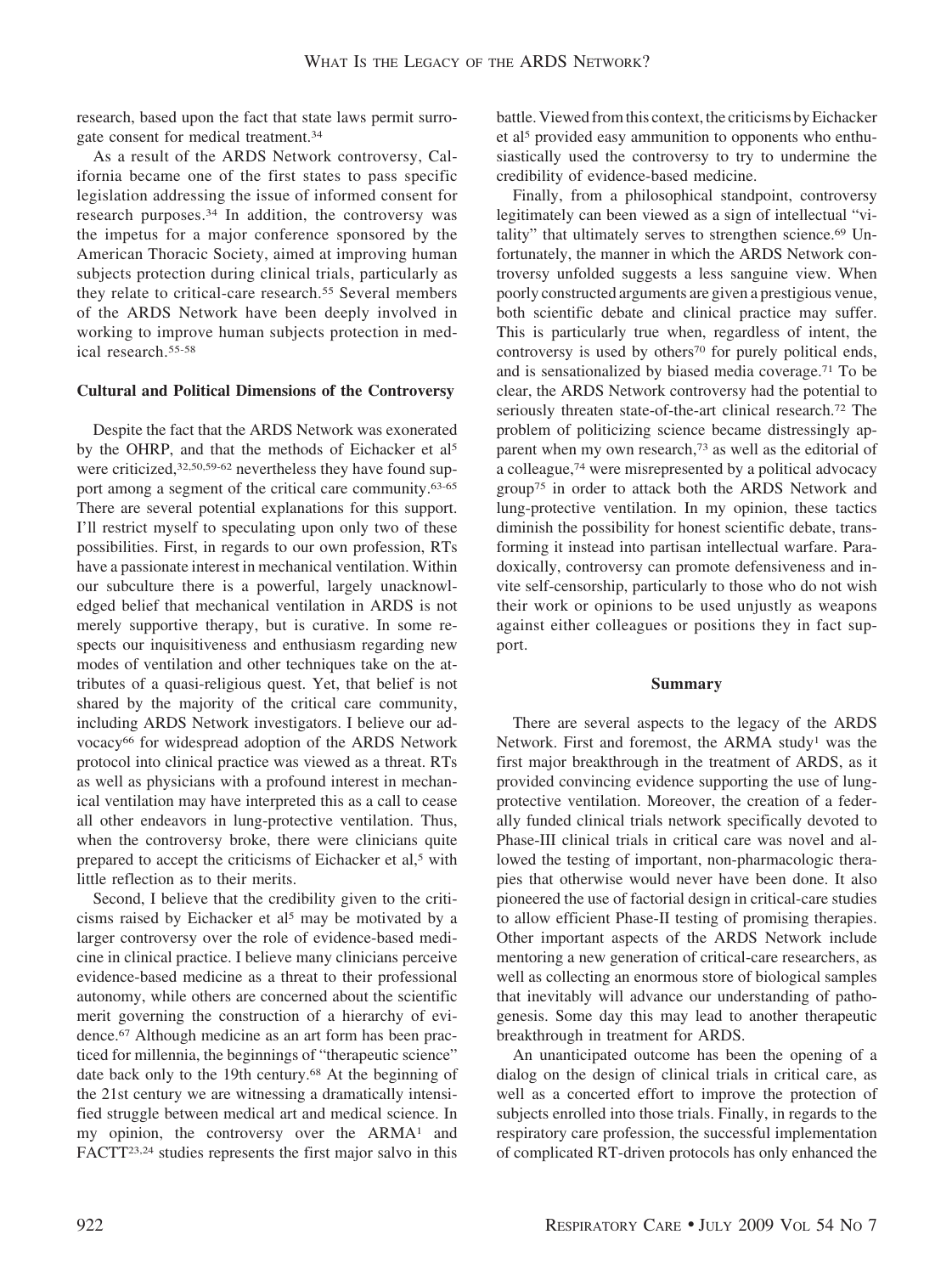stature of RTs. Already this has begun to advance the use of other RT-driven protocols in clinical practice. I invite the interested reader to visit the ARDS Network web site to learn more about the clinical trails network (http://www. ardsnet.org/front).

#### **REFERENCES**

- 1. The Acute Respiratory Distress Syndrome Network. Ventilation with lower tidal volumes as compared with traditional tidal volumes for acute lung injury and the acute respiratory distress syndrome. N Engl J Med 2000;342(18):1301-1308.
- 2. Ashbaugh DG, Bigelow DB, Petty TL, Levine BE. Acute respiratory distress syndrome in adults. Lancet 1967;2(7511):319-323.
- 3. Martin TR. Letter to Michael Carome. Office of Human Research Protection, Department of Health and Human Services, New York: American Thoracic Society, December 12, 2002.
- 4. Bernard GR, Artigas A, Brigham KL, Carlet J, Falke C, Hudson L, et al. Report of the American-European consensus conference on acute respiratory distress syndrome: definitions mechanisms, relevant outcomes, and clinical trials coordination. Am J Respir Crit Care 1994;149(3 Pt 1):818-824.
- 5. Eichacker PQ, Gerstenberger EP, Banks SM, Cui X, Natanson C. Meta-analysis of acute lung injury and acute respiratory distress syndrome trials testing low tidal volumes. Am J Respir Crit Care Med 2002;166(11):1510-1514.
- 6. Webb HH, Tierney DF. Experimental pulmonary edema due to intermittent positive pressure ventilation with high inflation pressure. Am Rev Respir Dis 1974;110(5):556-565.
- 7. Dreyfuss D, Basset G, Soler P, Sauman G. Intermittent postive-pressure hyperventilation with high inflation pressures produces pulmonary microvascular injury in rats. Am Rev Respir Dis 1985;132(4):880-884.
- 8. Kolobow T, Moretti MP, Fumagalli R, Masheroni D, Prato P, Chen V, Joris M. Severe impairment in lung function induced by high peak airway pressure during mechanical ventilation. An experimental study Am Rev Respir Dis 1987;135(2):312-315.
- 9. Falke KJ, Pontoppidan H, Kumar A, Leith DE, Geffin B, Laver MB. Ventilation with end-expiratory pressure in acute lung disease. J Clin Invest 1972;51(9):2315-2323.
- 10. Suter PM, Fairley HB, Isenberg MD. Optimum end-expiratory airway pressure in patients with acute pulmonary failure. N Engl J Med 1975;292(6):284-289.
- 11. Suter PM, Fairley HB, Isenberg MD. Effect of tidal volume and positive end-expiratory pressure on compliance during mechanical ventilation. Chest 1978;73(2):158-162.
- 12. Gattinoni L, Presenti A, Torresin A, Baglioni S, Rivolta M, Rossi F, et al. Adult respiratory distress syndrome profiles by computed tomography. J Thorac Imag 1986;1(3):25-30.
- 13. Maunder RJ, Shuman WP, McHugh JW, Marglin SI, Butler J. Preservation of normal lung regions in the adult respiratory distress syndrome. JAMA 1986;255(18):2463-2465.
- 14. Gattinoni L, Pesenti A, Avalli L, Rossi F, Bombino M. Pressurevolume curve of total respiratory system in acute respiratory failure. Am Rev respire Dis 1987;136(3):730-736.
- 15. Gattinoni L, Pelosi P, Crotti S, Valenza F. Effects of positive endexpiratory pressure on regional distribution of tidal volume and recruitment in adult respiratory distress syndrome. Am J Respir Crit Care Med 1995;151(6):1807-1814.
- 16. Gattinoni L. ARDS: the non-homogenous lung: facts and hypothesis. Intensive Crit Care Dig 1987;6:1-4.
- 17. Hickling KG, Henderson SJ, Jackson R. Low mortality associated with low volume pressure limited ventilation with permissive hyper-

capnia in severe adult respiratory distress syndrome. Intensive Care Med 1990;16(6):372-377.

- 18. Slutsky AS. Consensus conference on mechanical ventilation January 28-30, 1993 at Northbrook, Illinois, USA (Part 2). Intensive Care Med 1994;20(2):150-162.
- 19. Marini JJ. Pressure-targeted, lung-protective ventilatory support in acute lung injury. Chest 1994;105(3):109S-115S.
- 20. Petty TL, Bone RC, Gee MH, Hudson LD, Hyers TM. Contemporary clinical trials in acute respiratory distress syndrome. Chest 1991; 101(2):550-552.
- 21. Matthay MA. Acute lung injury: summary of the  $41<sup>st</sup>$  annual Aspen lung conference. Chest 1999;116(1):119S-126S.
- 22. Brower RG, Lanken PN, MacIntyre N, Matthay MA, Morris A, Ancukiewicz M, et al; National Heart, Lung, and Blood Institute; ARDS Clinical Trials Network. Higher versus lower positive endexpiratory pressures in patients with the acute respiratory distress syndrome. N Engl J Med 2004;351(4):327-336.
- 23. Wheeler AP, Bernard GR, Thompson BUT, Schoenfeld D, Wiedemann HP, deBoisblanc B, et al; National Heart, Lung, and Blood Institute; ARDS Clinical Trials Network. Pulmonary-artery versus central venous catheter to guide treatment of acute lung injury. N Engl J Med 2006;354(21):2213-2224.
- 24. Wiedemann HP, Wheeler AP, Bernard GR, Thompson BT, Hayden D, deBoisblanc B, et al; National Heart, Lung, and Blood Institute; ARDS Clinical Trials Network. Comparison of two fluid-management strategies in acute lung injury. N Engl J Med 2006;354(24):2564-2575.
- 25. Steinberg KP, Hudson LD, Goodman RB, Hough CL, Lanken PN, Hyzy R, et al; National Heart, Lung, and Blood Institute; ARDS Clinical Trials Network. Efficacy and safety of corticosteroids for persistent acute respiratory distress syndrome. N Engl J Med 2006; 354(16):1671-1684.
- 26. The ARDS Clinical Trials Network. Ketaconazole for early treatment of acute lung injury and acute respiratory distress syndrome. JAMA 2000;283(15):1995-2002.
- 27. The ARDS Clinical Trials Network. Randomized, placebo-controlled trial of lisofylline for early treatment of acute lung injury and acute respiratory distress syndrome. Crit Care Med 2002;30(1):1-6.
- 28. Meade MO, Cook DJ, Guyatt GH, Slutsky AS, Arabi YM, Cooper DJ, et al. Ventilation strategy using low tidal volumes, recruitment maneuvers, and high positive end-expiratory pressure for acute lung injury and acute respiratory distress syndrome: a randomized controlled trial. JAMA 2008;299(6):646-655.
- 29. Mercat A, Richard JC, Vielle B, Jaber S, Osman D, Diehl JL, et al. Positive end-expiratory pressure setting in adults with acute lung injury: a randomized controlled trial. JAMA 2008;299(6):646-655.
- 30. Ely EW, Baker AM, Dunagan DP, Burke HL, Smith AC, Kelly PT, et al. Effect on the duration of mechanical ventilation of identifying patients capable of breathing spontaneously. N Engl J Med 1996; 335(25):1864-1869.
- 31. Esteban A, Frutos F, Martin MJ, Alia I, Solsona JF, Valverdu I, et al; Spanish Lung Failure Collaborative Group. A comparison of four methods of weaning patients from mechanical ventilation. N Engl J Med 1995;332(6):345-350.
- 32. Steinbrook R. How best to ventilate? Trial design and patient safety in studies of the acute respiratory distress syndrome. N Engl J Med 2003;348(14):1393-1401.
- 33. Steinbrook R. Trial design and patient safety the debate continues. N Engl J Med 2003;349(7):629-630.
- 34. Luce JM. Research ethics and consent in the intensive care unit. Curr Opin Crit Care 2003;9(6):540-544.
- 35. Tobin MJ. Culmination of an era in research on the acute respiratory distress syndrome (editorial). N Engl J Med 2000;342(18):1360-1361.
- 36. Amato MB, Barbas CS, Medeiros DM, Magaldi RB, Schettino GP, Lorenzi-Filho G, et al. Effect of a protective-ventilation strategy on